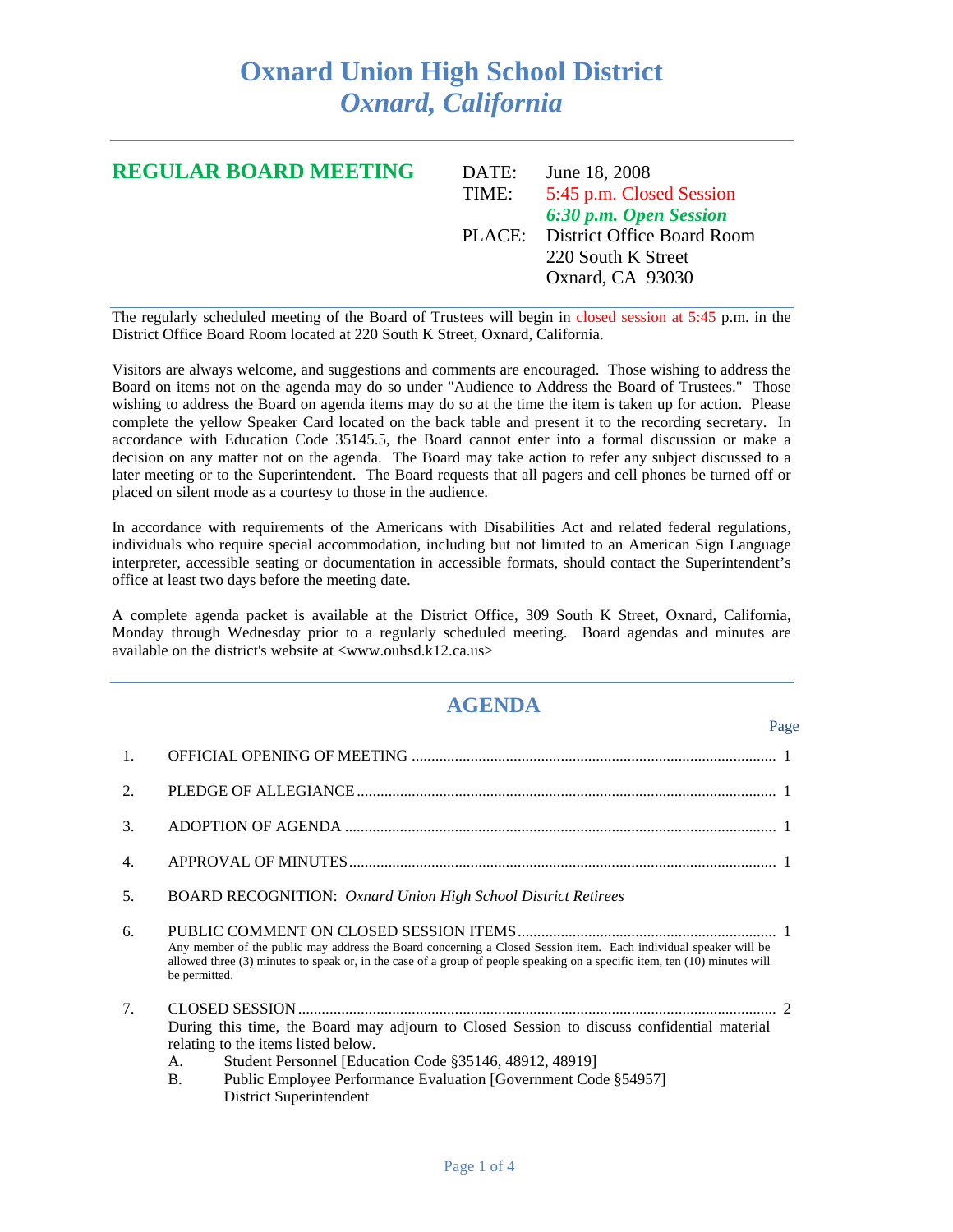Board Meeting Agenda June 18, 2008

|     |                                         | Page                                                                                                                                                                                                                                                                                                                                                                                                                                                                                                                                                                                                            |   |  |  |
|-----|-----------------------------------------|-----------------------------------------------------------------------------------------------------------------------------------------------------------------------------------------------------------------------------------------------------------------------------------------------------------------------------------------------------------------------------------------------------------------------------------------------------------------------------------------------------------------------------------------------------------------------------------------------------------------|---|--|--|
| 7.  | C.<br>D.                                | Conference with Real Property Negotiators<br>[Government Code 54956.8]<br>Property: V.C. Parcel #188-0-110-325<br>District Negotiator: Randy Winton, Assistant Superintendent-Business Services<br>Under Negotiation: Progress report on property acquisition services on behalf of the<br>District by attorneys from the law firm of Atkinson, Andelson, Loya, Rudd & Romo.<br>Conference with Legal Counsel – Anticipated Litigation [Government Code §54956.9(b)]                                                                                                                                            |   |  |  |
|     |                                         | Significant exposure to litigation one (1) case                                                                                                                                                                                                                                                                                                                                                                                                                                                                                                                                                                 |   |  |  |
| 8.  |                                         | $(6:30 p.m. - Time Approximate)$                                                                                                                                                                                                                                                                                                                                                                                                                                                                                                                                                                                |   |  |  |
| 9.  |                                         | Those persons wishing to address the Board may do so at this time by completing a yellow Speaker Card, located on the back<br>table, and presenting it to the recording secretary. Please address your comments to the Board President. Individual<br>presentations are limited to three (3) minutes each, or in the case of a group of people speaking on a specific item, ten (10)<br>minutes will be permitted. Please refer to the complete text of Oxnard Union High School District Board Policy 910:<br>Procedures for Communicating with the Board of Trustees, located in the front of the Board book. |   |  |  |
| 10. |                                         | Proposed Budget of Oxnard Union High School District of Ventura County for the Year Ending<br>June 30, 2009                                                                                                                                                                                                                                                                                                                                                                                                                                                                                                     |   |  |  |
| 11. | A.<br><b>B.</b><br>C.<br>D.<br>Е.<br>F. | Board Recognition: OUHSD Athletic Achievements<br>Board Recognition: Valedictorians, Salutatorians/Top Scholars, Class of 2008<br>Board Recognition: Future Administrators' Academy Graduates<br>Board Recognition: Introduction of Student Representative to the Board, 2008-09<br>General District Acknowledgements/Updates: Superintendent<br>Regular Report: Student Representative to the Board                                                                                                                                                                                                            |   |  |  |
| 12. | А.<br><b>B.</b><br>$\mathsf{C}$ .<br>D. | <b>CONSENT CALENDAR</b><br>Consideration of Approval of Student Expulsion by Voluntary Agreement of the School<br>Principal, the Student, and the Students' Parent/Guardian, as per Board Policy<br>Consideration of Approval of Student Expulsion by Recommendation of the<br>Consideration of Approval of Non-Public School Placement for Student Case Numbers<br>Thirty-eight to Thirty-nine, 07/08, and Student Case Numbers One to Two, 08-09,                                                                                                                                                             | 3 |  |  |
|     | Е.<br>F.                                | According to the Recommendation of the Students' IEP Team and the Director of<br>Consideration of Waiver of California High School Exit Exam (CAHSEE)                                                                                                                                                                                                                                                                                                                                                                                                                                                           |   |  |  |
|     | G.<br>Η.                                | Consideration of Renewal of Alternative Education Outreach Consultant (AEOC)                                                                                                                                                                                                                                                                                                                                                                                                                                                                                                                                    |   |  |  |
|     | I.                                      |                                                                                                                                                                                                                                                                                                                                                                                                                                                                                                                                                                                                                 |   |  |  |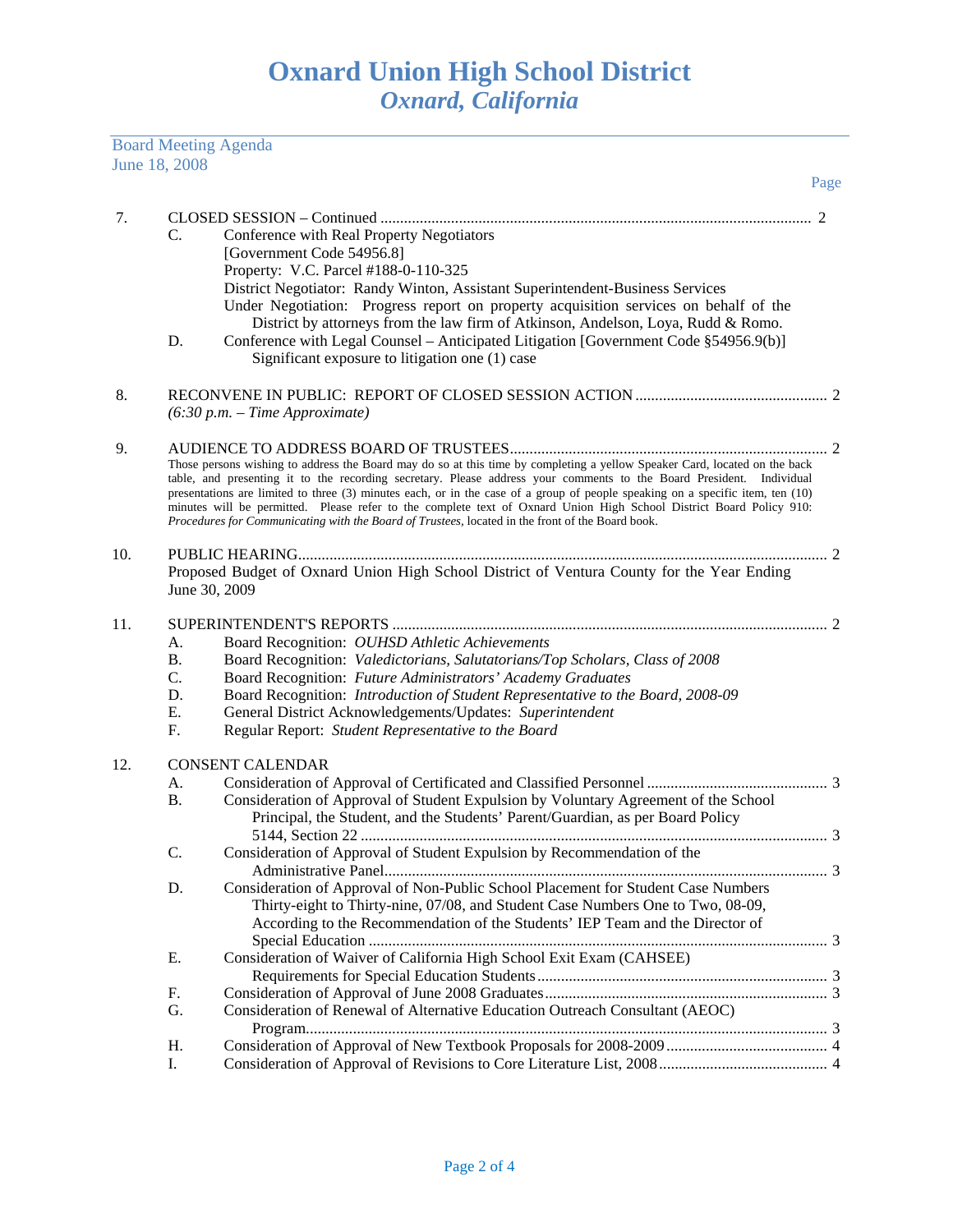## Board Meeting Agenda June 18, 2008

13.

| 12. |    |                                                                                                                                                                                                                                                                                                                                                                                       | Page |
|-----|----|---------------------------------------------------------------------------------------------------------------------------------------------------------------------------------------------------------------------------------------------------------------------------------------------------------------------------------------------------------------------------------------|------|
|     |    | <b>CONSENT CALENDAR</b>                                                                                                                                                                                                                                                                                                                                                               |      |
|     | J. |                                                                                                                                                                                                                                                                                                                                                                                       |      |
|     | K. |                                                                                                                                                                                                                                                                                                                                                                                       |      |
|     | L. | Consideration of Approval of Oxnard College Summer Migrant Academy Agreement 4                                                                                                                                                                                                                                                                                                        |      |
|     | M. | Consideration of Approval ACHS Trip Request for 14 Students and Four Chaperones to                                                                                                                                                                                                                                                                                                    |      |
|     |    | Attend Regional Wrestling Tournament, Las Vegas, Nevada, December 18-21,                                                                                                                                                                                                                                                                                                              |      |
|     |    |                                                                                                                                                                                                                                                                                                                                                                                       |      |
|     | N. | Consideration of Approval of ACHS Trip Request for Six Students and Three                                                                                                                                                                                                                                                                                                             |      |
|     |    | Chaperones to Attend International United Nations Competition, Paris, France,                                                                                                                                                                                                                                                                                                         |      |
|     |    |                                                                                                                                                                                                                                                                                                                                                                                       |      |
|     | О. |                                                                                                                                                                                                                                                                                                                                                                                       |      |
|     | Ρ. | Consideration of Adoption of Resolution No. 08-26, Authority for the Board of Trustees                                                                                                                                                                                                                                                                                                |      |
|     |    | to Improve Salaries and Benefits for Certain Categories of Employees After July 1,                                                                                                                                                                                                                                                                                                    |      |
|     |    |                                                                                                                                                                                                                                                                                                                                                                                       |      |
|     | Q. | Consideration of Approval of Agreement between Maximus, Inc., and Oxnard Union                                                                                                                                                                                                                                                                                                        |      |
|     |    | High School District for the Annual Maintenance Support for 2008-2009 School                                                                                                                                                                                                                                                                                                          |      |
|     |    |                                                                                                                                                                                                                                                                                                                                                                                       |      |
|     | R. | Consideration of Approval of the Proposal from Quality Paving for the Parking Lot                                                                                                                                                                                                                                                                                                     |      |
|     |    |                                                                                                                                                                                                                                                                                                                                                                                       |      |
|     | S. | Consideration of Approval of the Proposal from Coastal Engineering Inc., for the                                                                                                                                                                                                                                                                                                      |      |
|     |    |                                                                                                                                                                                                                                                                                                                                                                                       |      |
|     | T. | Consideration of Renewal of Lease Agreement with Child Development Resources of                                                                                                                                                                                                                                                                                                       |      |
|     |    | Ventura County, Inc., to Operate a Head Start Program on the Campus of Hueneme                                                                                                                                                                                                                                                                                                        |      |
|     |    |                                                                                                                                                                                                                                                                                                                                                                                       |      |
|     | U. | Consideration of Approval of the Proposal from Coastal Engineering, Inc., for the                                                                                                                                                                                                                                                                                                     |      |
|     |    |                                                                                                                                                                                                                                                                                                                                                                                       |      |
|     | V. | Consideration of Approval of the Proposal from Kiwitt General for the Quad Concrete                                                                                                                                                                                                                                                                                                   |      |
|     |    |                                                                                                                                                                                                                                                                                                                                                                                       |      |
|     | W. | Consideration of Renewal of Agreement with Miller Brown & Dannis for Professional                                                                                                                                                                                                                                                                                                     |      |
|     |    |                                                                                                                                                                                                                                                                                                                                                                                       |      |
|     | Χ. | Consideration of Approval of the Proposal from Economos Painting for the Exterior<br>$\mathbf{D}$ and $\mathbf{D}$ and $\mathbf{D}$ and $\mathbf{D}$ and $\mathbf{D}$ and $\mathbf{D}$ and $\mathbf{D}$ and $\mathbf{D}$ and $\mathbf{D}$ and $\mathbf{D}$ and $\mathbf{D}$ and $\mathbf{D}$ and $\mathbf{D}$ and $\mathbf{D}$ and $\mathbf{D}$ and $\mathbf{D}$ and $\mathbf{D}$ and |      |
|     |    |                                                                                                                                                                                                                                                                                                                                                                                       |      |

| Y.  | Consideration of Approval of the Proposal with Palmer Hamilton, LLC for the           |  |
|-----|---------------------------------------------------------------------------------------|--|
|     | Development and Installation of the Cafeteria Renovations at Rio Mesa High            |  |
|     | School, Utilizing an Existing Piggyback Bid, (P 16-04/05) from the Glendale           |  |
|     |                                                                                       |  |
| Z.  | Consideration of Approval to Enter into an Agreement between Oxnard Union High        |  |
|     |                                                                                       |  |
| AA. | Consideration of Approval of the Proposal from As Promised Landscaping, Inc., for the |  |
|     |                                                                                       |  |
| BB. | Consideration of Approval of Notice of Completion of the Camarillo Room Remodel       |  |
|     | Project at the Nueva Vida Building OUHSD by Tasco Construction                        |  |
| CC. |                                                                                       |  |
| DD. |                                                                                       |  |
| EE. |                                                                                       |  |
|     | <b>ACTION ITEMS</b>                                                                   |  |
| A.  | Consideration of Approval of New Course Proposals:                                    |  |
|     | A.1                                                                                   |  |